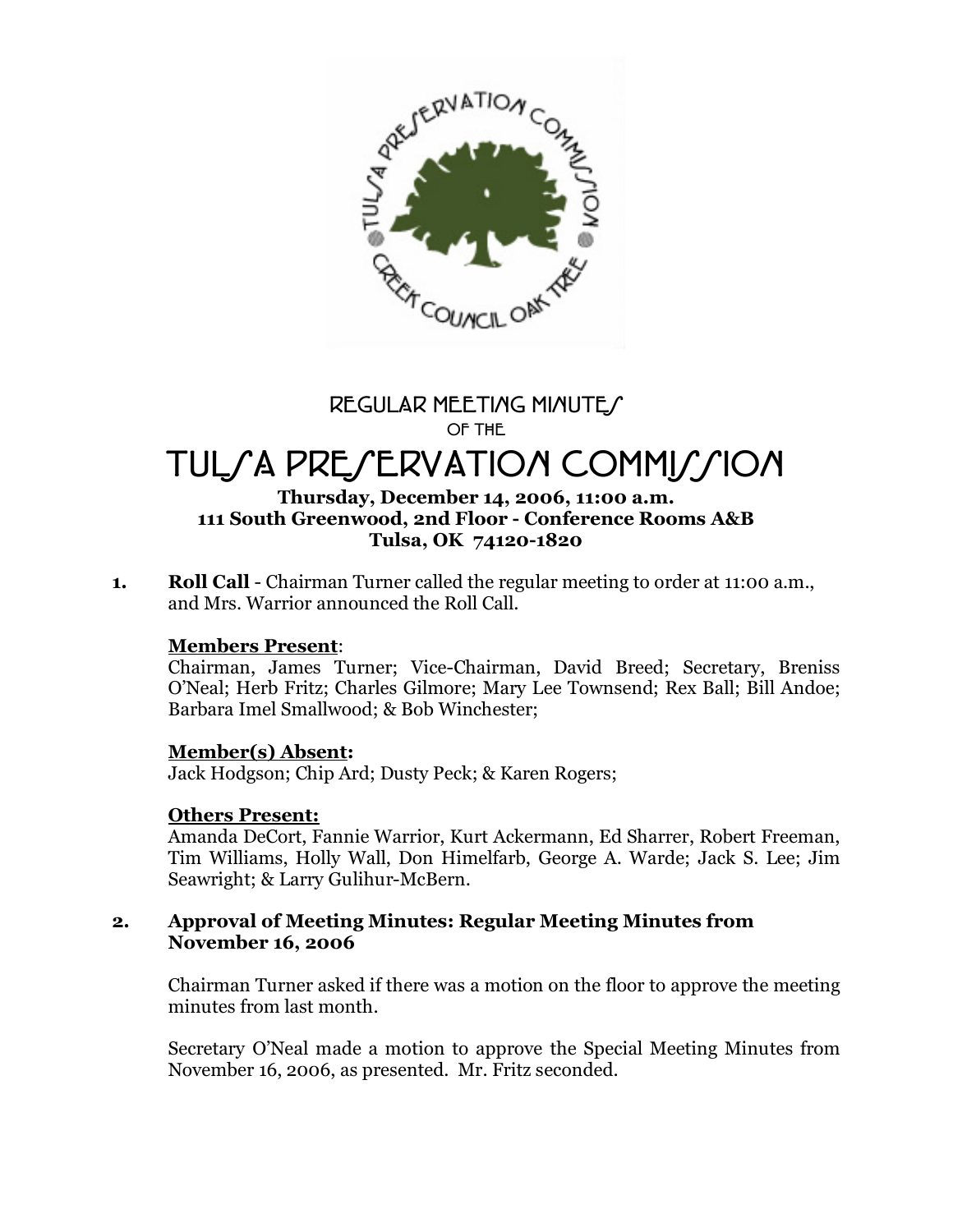# **Roll Call Vote to Approve Special Meeting Minutes from November 16, 2006:**

Chairman Turner – Aye; Vice-Chairman Breed – Aye; Secretary O'Neal – Aye; Herb Fritz – Aye; Charles Gilmore – Aye; Mary Lee Townsend – Abstain; Rex Ball – Aye; Bill Andoe – Abstain; Barbara Smallwood – Aye; & Bob Winchester – Aye. The motion was **Approved by Majority by members present and voting.**

# **3. Unfinished Business**

# **A. Historic Preservation Committee Report**

# **i. Announcement of Conflict of Interest**

Chairman Turner asked the commission if anyone had a conflict of interest with any of the Certificates of Appropriateness (COA) Requests that would be brought before the board for review. Members were instructed that the commissioner's name(s) would not be called when voting on the particular Certificate or Certificates of Appropriateness that he/she had a conflict of interest with. No one responded to having a conflict.

# **ii. Applications for Certificate of Appropriateness**

Chairman Turner briefly informed the COA applicants of the COA processing procedures of how their proposals would be reviewed by the Tulsa Preservation Commission for a final determination.

> 1) **639 N. Cheyenne Ave.** (Brady Heights) Applicant: Judy Crumrine Request: Install storm windows on three (3) basement windows to match existing storm windows on house. Subcommittee Complete Application Date: 12/12/06

Mr. Sharrer presented Judy Crumrine's Certificate of Appropriateness application to the commission. Photographs and drawings were available for review and a slide presentation was shown of the historic home in Brady Heights.

Mr. Sharrer stated that Ms. Crumrine plans to install storm windows on three (3) of her basement windows that will match the existing storm windows on the structure.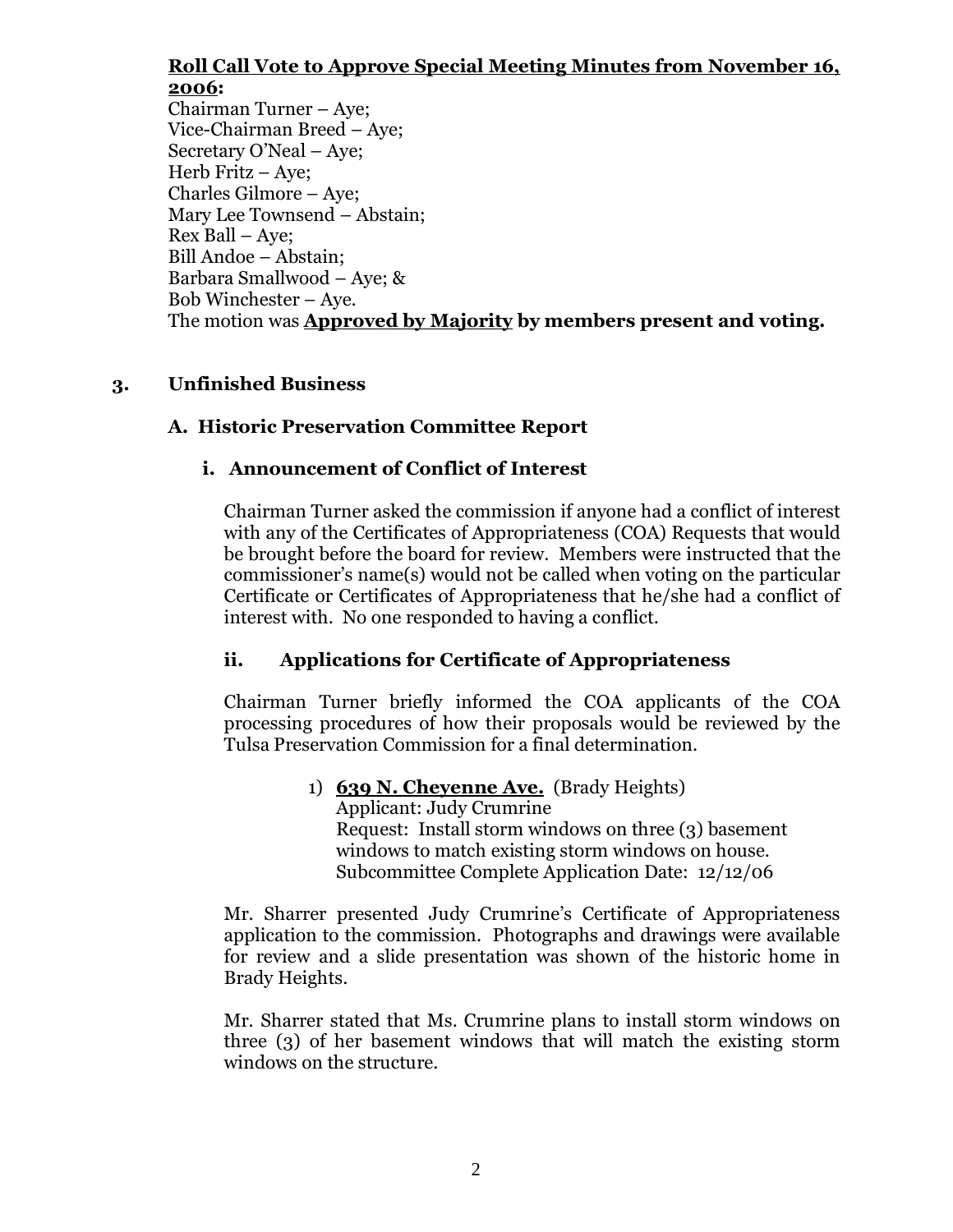Mr. Sharrer read the appropriate design guidelines for this proposal on Restoring Existing Structures for the Brady Heights District.

Chairman Turner asked Vice-Chairman Breed to please announce the COA Subcommittee's recommendation(s) for Ms. Crumrine's proposal. Vice-Chairman Breed stated that the COA Subcommittee considered Ms. Crumrine's application to be complete. He stated that the subcommittee recommended a majority vote at the December 12, 2006 meeting to approve this application.

Vice-Chairman Breed stated that the Subcommittee's decision to recommend approval of this proposal was based on the appropriate design guidelines to Restore in the Brady Heights district; and that he would like to move for an approval of Ms. Crumrine's application. Ms. Smallwood seconded.

Chairman Turner asked Mrs. Warrior to please call roll.

#### **Roll Call Vote to Approve Ms. Crumrine's application:**

Chairman Turner – Aye; Vice-Chairman Breed – Aye; Secretary O'Neal – Aye; Herb Fritz – Aye; Charles Gilmore – Aye; Mary Lee Townsend – Aye; Rex Ball – Aye; Bill Andoe – Aye; Barbara Smallwood – Aye; & Bob Winchester – Aye. The motion was **Approved Unanimously by members present and voting.**

*The Tulsa Preservation Commission Approved Judy Crumrine's proposal based on guidelines for Windows & Doors/Accessories from Paragraph #1 for Restoring Existing Structures for the Brady Heights Historic District.*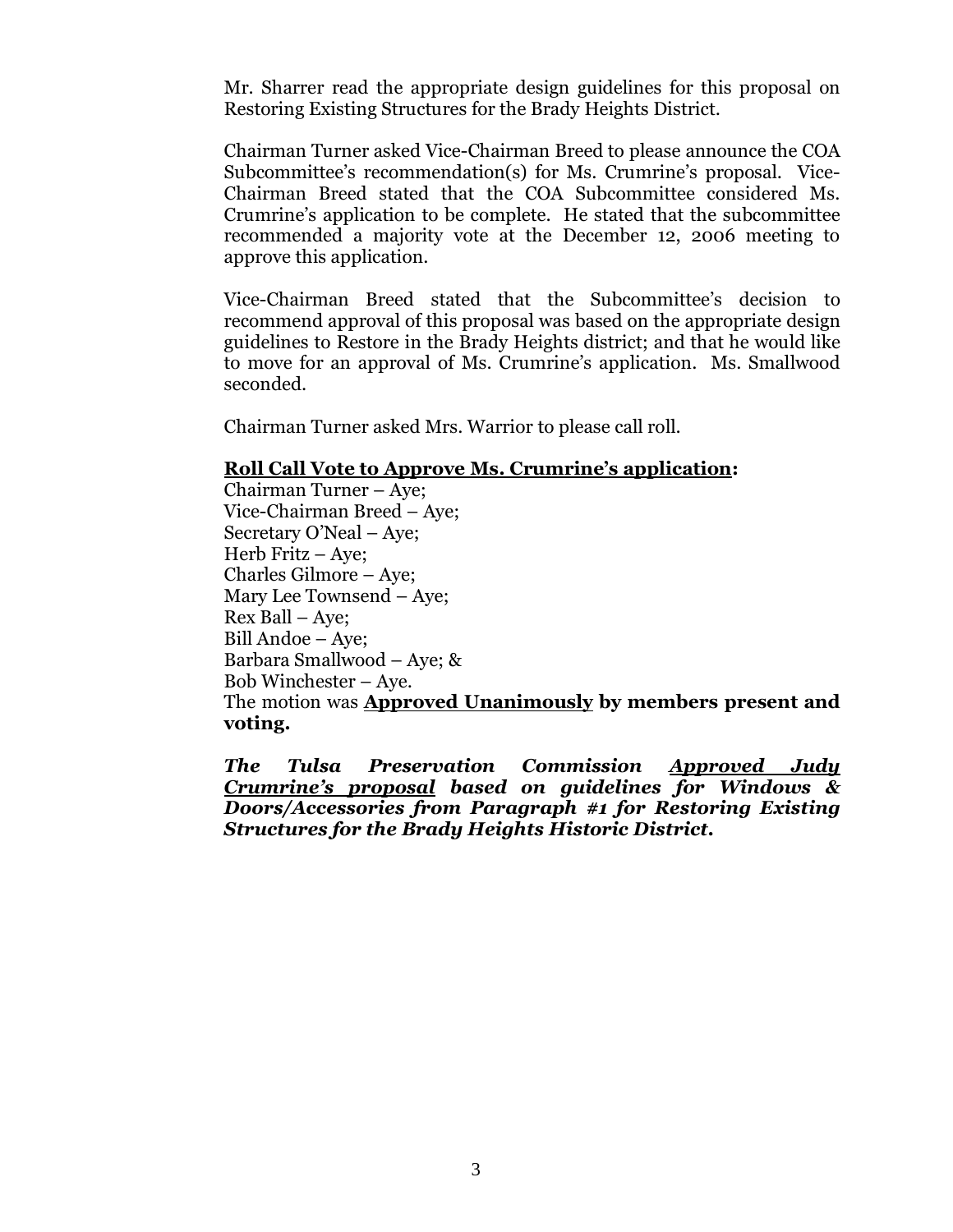2) **Parking Lot at 610 N. Cheyenne Ave.** (Brady Heights) Applicant: Dannelle Newnam Request: Remove curb cut, apron and existing railroad tie retaining wall. Pour new curb. Construct new split face rock retaining wall, similar in materials to wall to the north and same height as wall to the south. Back fill and landscape behind wall. Construct 6' tall wrought-iron style fence across lot from north to south.

Subcommittee Complete Application Date: 12/12/06

Mr. Sharrer presented Dannelle Newnam's Certificate of Appropriateness application to the commission. Photographs and drawings were available for review and a slide presentation was shown of the historic home in Brady Heights.

Mr. Sharrer stated that Ms. Newnam plans to remove the curb cut, apron and existing railroad tie retaining wall on her property. Pour a new curb, construct a new split face rock retaining wall that is similar in materials to wall to the north; and will be the same height as the wall to the south of the structure. Mr. Sharrer stated that Ms. Newnam also plans to back fill and landscape behind the retaining wall; and construct a six foot tall wrought-iron style fence across the lot from north to south.

Mr. Sharrer read the appropriate design guidelines for this proposal on New Construction for the Brady Heights District.

Chairman Turner asked Vice-Chairman Breed to please announce the COA Subcommittee's recommendation(s) for Ms. Newnam's proposal. Vice-Chairman Breed stated that the COA Subcommittee considered Ms. Newnam's application to be complete. He stated that the subcommittee recommended a majority vote at the December 12, 2006 meeting to approve this application.

Vice-Chairman Breed stated that the Subcommittee's decision to recommend approval of this proposal was based on the appropriate design guidelines for New Construction in the Brady Heights district; and that he would like to move for an approval of Ms. Newnam's application. Ms. Smallwood seconded.

Chairman Turner asked Mrs. Warrior to please call roll.

#### **Roll Call Vote to Approve Ms. Newnam's application:**

Chairman Turner – Aye; Vice-Chairman Breed – Aye; Secretary O'Neal – Aye; Herb Fritz – Aye; Charles Gilmore – Aye; Mary Lee Townsend – Aye;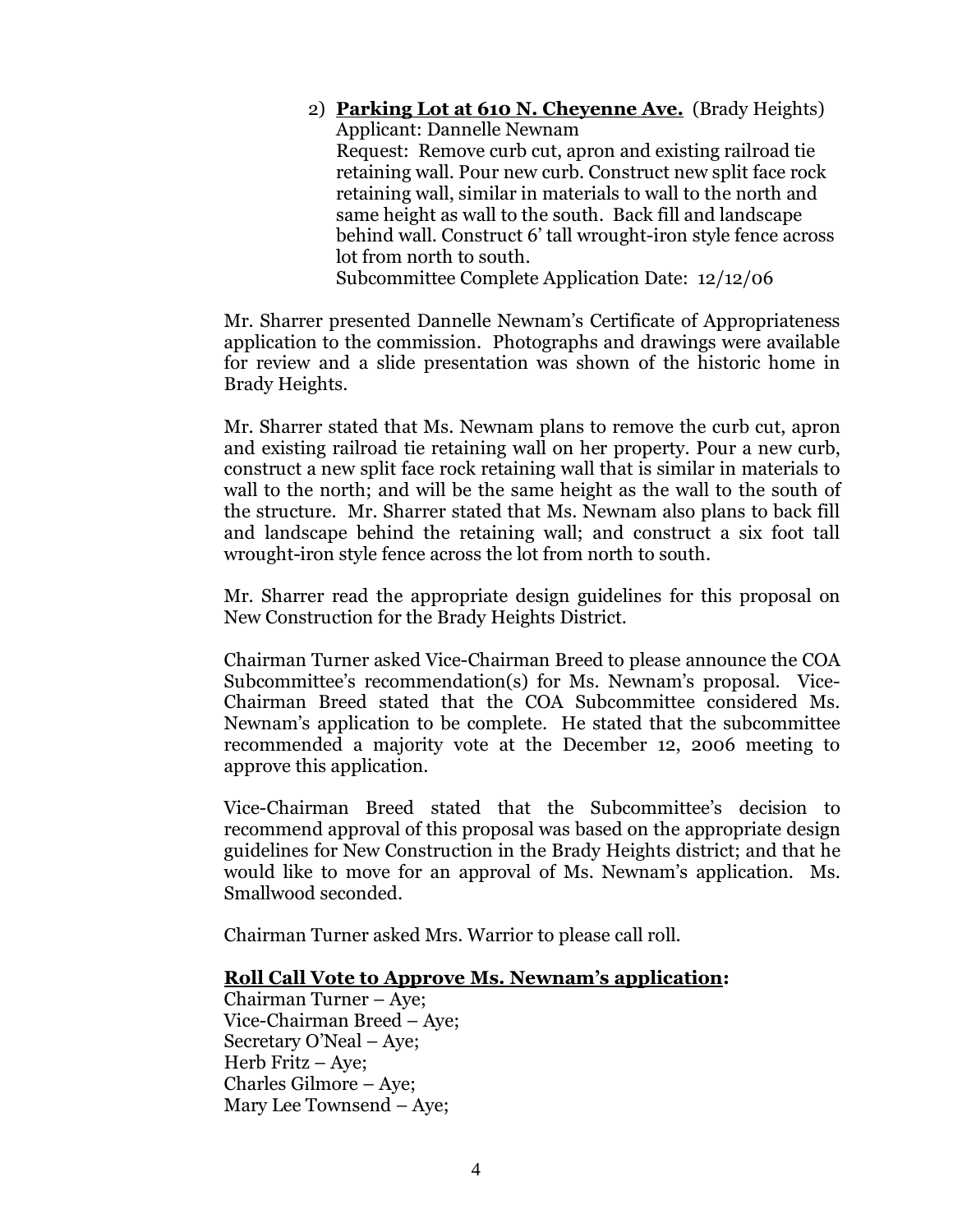Rex Ball – Aye; Bill Andoe – Aye; Barbara Smallwood – Aye; & Bob Winchester – Aye. The motion was **Approved Unanimously by members present and voting.**

#### *The Tulsa Preservation Commission Approved Dannelle Newnam's proposal based on guidelines for New Construction into the Brady Heights Historic District.*

Chairman Turner moved to COA agenda item  $#4$ , Grant Cox at 324 E. 20<sup>th</sup> Street in North Maple Ridge.

- 4**) 324 E. 20th Street** (North Maple Ridge) Applicant: Grant Cox Request:
- I. Construct privacy wall along front edge of house and continuing along east property line. Wall material will be full-course stone to match the material on the house, transitioning to cedar for final 10' of east elevation due to utility easement;
- II. Construct front walk from front porch to sidewalk. Walk material will be brick in complementary color to house materials. Subcommittee Complete Application Date: 12/12/06

Mr. Sharrer presented Parts I & II of Grant Cox's Certificate of Appropriateness application to the commission. Photographs and drawings were available for review and a slide presentation was shown of the historic home in North Maple Ridge.

Mr. Sharrer stated that Mr. Cox plans to construct a privacy wall along the front edge of the house and continuing along the east property line. He stated that the wall material will be full-course stone to match the material on the house; and transitioning to cedar for the final 10' of the east elevation due to the utility easement.

Mr. Sharrer stated that Mr. Cox also plans to construct a front walk from the front porch to the sidewalk; and that the front walk material will be brick in complementary color to match the materials on the structure.

Mr. Sharrer read the appropriate design guidelines for this proposal on New Construction for the North Maple Ridge Heights District.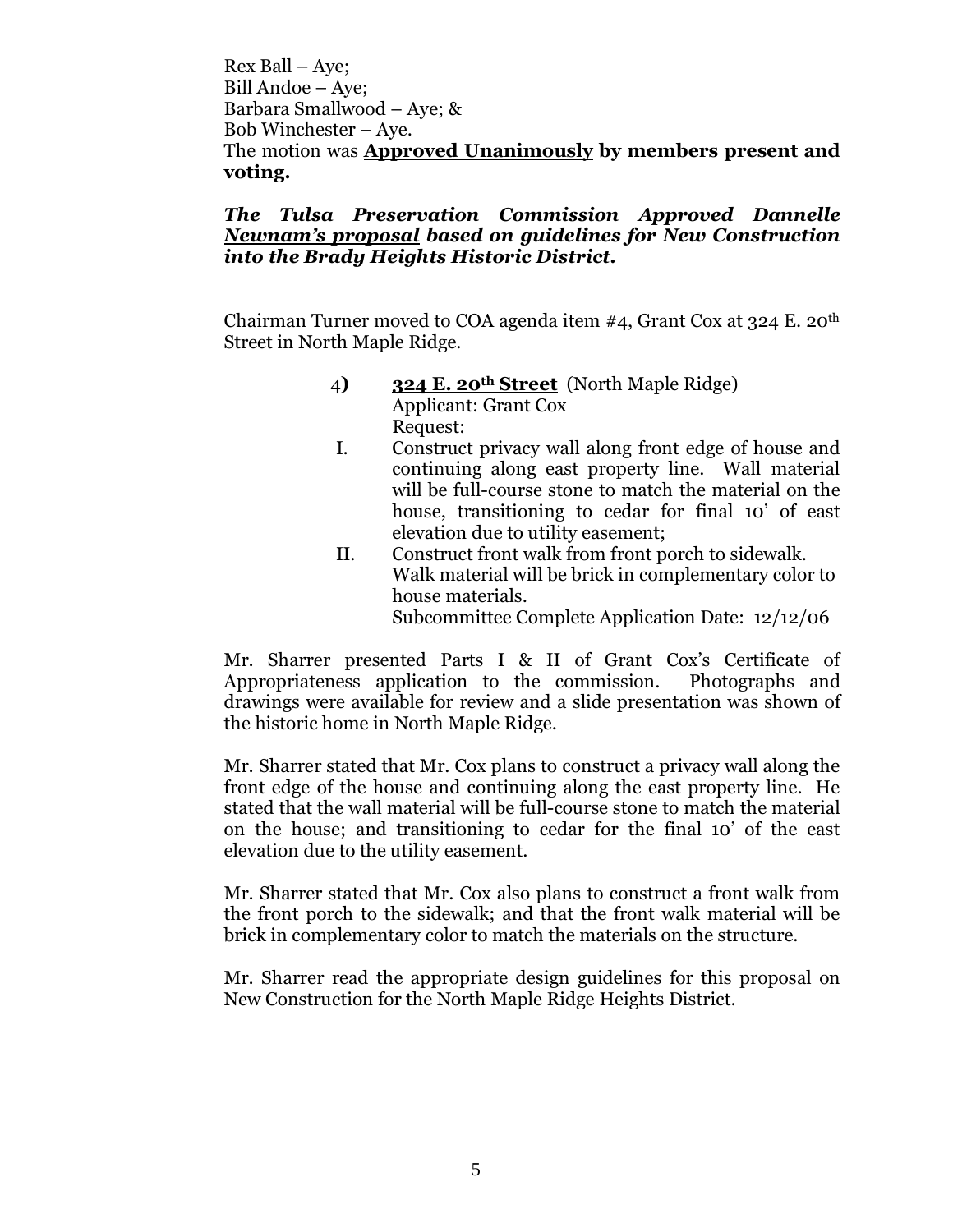Chairman Turner asked Vice-Chairman Breed to please announce the COA Subcommittee's recommendation(s) for Mr. Cox's proposal. Vice-Chairman Breed stated that the COA Subcommittee considered Mr. Cox's application to be complete. He stated that the subcommittee recommended a unanimous vote at the December 12, 2006 meeting to approve Parts I & II of this application.

Vice-Chairman Breed stated that the Subcommittee's decision to recommend approval of this proposal was based on the appropriate design guidelines for New Construction in the North Maple Ridge district; and that he would like to move for an approval of Mr. Cox's application. Ms. Townsend seconded.

Chairman Turner asked Mrs. Warrior to please call roll.

#### **Roll Call Vote to Approve Parts I & II of Mr. Cox's application:**

Chairman Turner – Aye; Vice-Chairman Breed – Aye; Secretary O'Neal – Aye; Herb Fritz – Aye; Charles Gilmore – Aye; Mary Lee Townsend – Aye; Rex Ball – Aye; Bill Andoe – Aye; Barbara Smallwood – Aye; & Bob Winchester – Aye. The motion was **Approved Unanimously by members present and voting.**

*The Tulsa Preservation Commission Approved Grant Cox's proposal based on guidelines for New Construction for the North Maple Ridge Historic District.*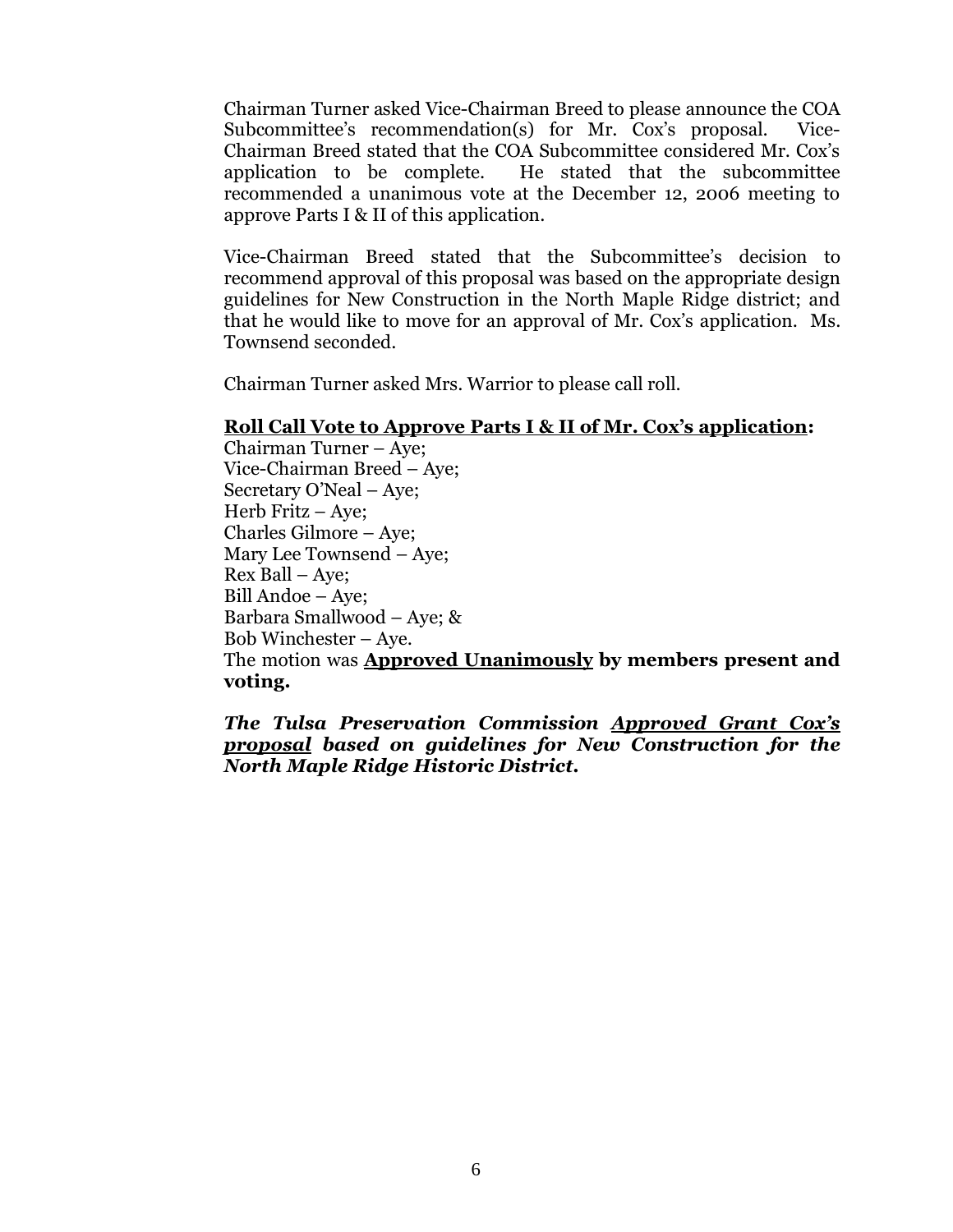#### 3) **920 N. Denver Ave.** (Brady Heights) Applicant: Shane Bennett Request: Replace original six-over-one, nine-over-one, twelve-over-one, and fifteen-over-one wood windows on front elevation and one (1) original fifteen-over-one wood window on the south elevation with vinyl windows in a sixover-one and/or eight-over-one pattern.

Mr. Sharrer presented Shane Bennett's Certificate of Appropriateness application to the commission. Photographs and drawings were available for review and a slide presentation was shown of the historic home in Brady Heights.

Mr. Sharrer stated that Mr. Bennett plans to replace the original six-overone, nine-over-one, twelve-over-one, and fifteen-over-one wood windows on the front elevation of the structure, one (1) original fifteen-over-one wood window on the south elevation with vinyl windows in a six-over-one and/or eight-over-one pattern.

Mr. Sharrer read the appropriate design guidelines for this proposal on Restoring in the Brady Heights District.

Chairman Turner asked Vice-Chairman Breed to please announce the COA Subcommittee's recommendation(s) for Mr. Bennett's proposal. Vice-Chairman Breed stated that the COA Subcommittee considered Mr. Newnam's application to be complete. He stated that the subcommittee recommended a unanimous vote at the December 12, 2006 meeting to deny this application.

Vice-Chairman Breed stated that the Subcommittee's decision to recommend denial of this proposal was based on the appropriate design guidelines for Restoring in the Brady Heights district; and that he would like to move to deny Mr. Bennett's application. Mr. Fritz seconded.

Chairman Turner asked Mrs. Warrior to please call roll.

#### **Roll Call Vote to Deny Mr. Bennett's application:**

Chairman Turner – Aye; Vice-Chairman Breed – Aye; Secretary O'Neal – Aye; Herb Fritz – Aye; Charles Gilmore – Aye; Mary Lee Townsend – Aye; Rex Ball – Aye; Bill Andoe – Aye; Barbara Smallwood – Aye; & Bob Winchester – Aye.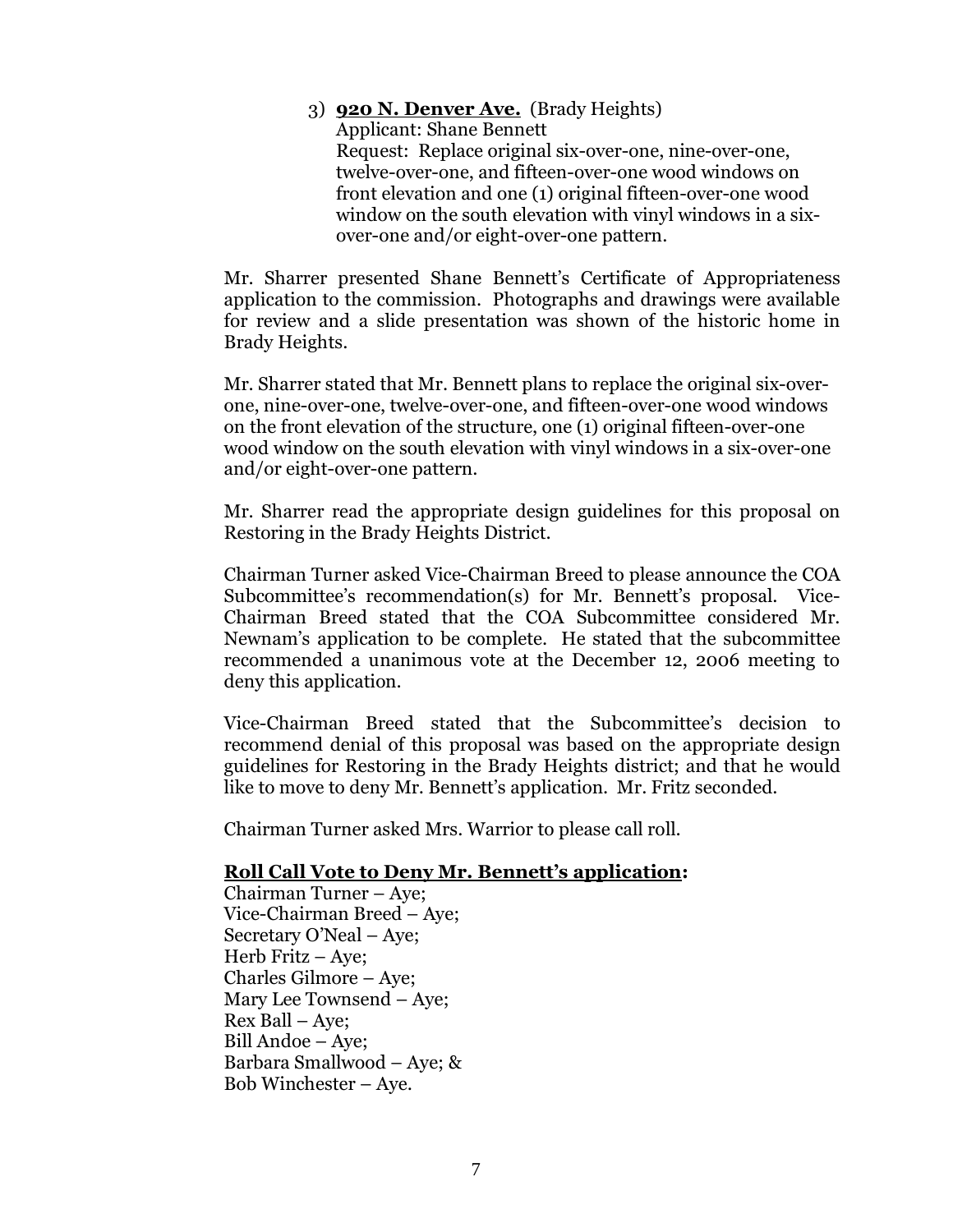The motion was **Approved Unanimously to Deny by members present and voting.**

#### *The Tulsa Preservation Commission Denied Shane Bennett's proposal based on guidelines for Windows & Doors, Preferred Option, Paragraph #1 & Second Preference, Paragraphs #1 & #2 for the Brady Heights Historic District.*

The Commission wants the records to state that Mr. Bennett had replaced some of the windows before he applied for a COA application; and that he was aware of the COA procedures.

> 5) **1716 S. Quincy Ave.** (Swan Lake) Applicant: Dusty Peck Request: Replace three (3) deteriorated wood casement windows on south elevation of house with new wood casement windows to match existing. Subcommittee Complete Application Date: 12/12/06

Mr. Sharrer presented Dusty Peck's Certificate of Appropriateness application to the commission. Photographs and drawings were available for review and a slide presentation was shown of the historic home in Swan Lake.

Mr. Sharrer stated that Mr. Peck plans to replace three (3) deteriorated wood casement windows on the south elevation of the structure with new wood casement windows to match the existing.

Mr. Sharrer read the appropriate design guidelines for this proposal on Rehabilitation for the Swan Lake Heights District.

Chairman Turner asked Vice-Chairman Breed to please announce the COA Subcommittee's recommendation(s) for Mr. Peck's proposal. Vice-Chairman Breed stated that the COA Subcommittee considered Mr. Peck's application to be complete. He stated that the subcommittee recommended a majority vote at the December 12, 2006 meeting, with only one member (Mr. Peck) abstaining to the motion to approve this application.

Vice-Chairman Breed stated that the Subcommittee's decision to recommend approval of this proposal was based on the appropriate design guidelines for Rehabilitation in the Swan Lake district; and that he would like to move for an approval of Mr. Peck's application. Ms. Smallwood seconded.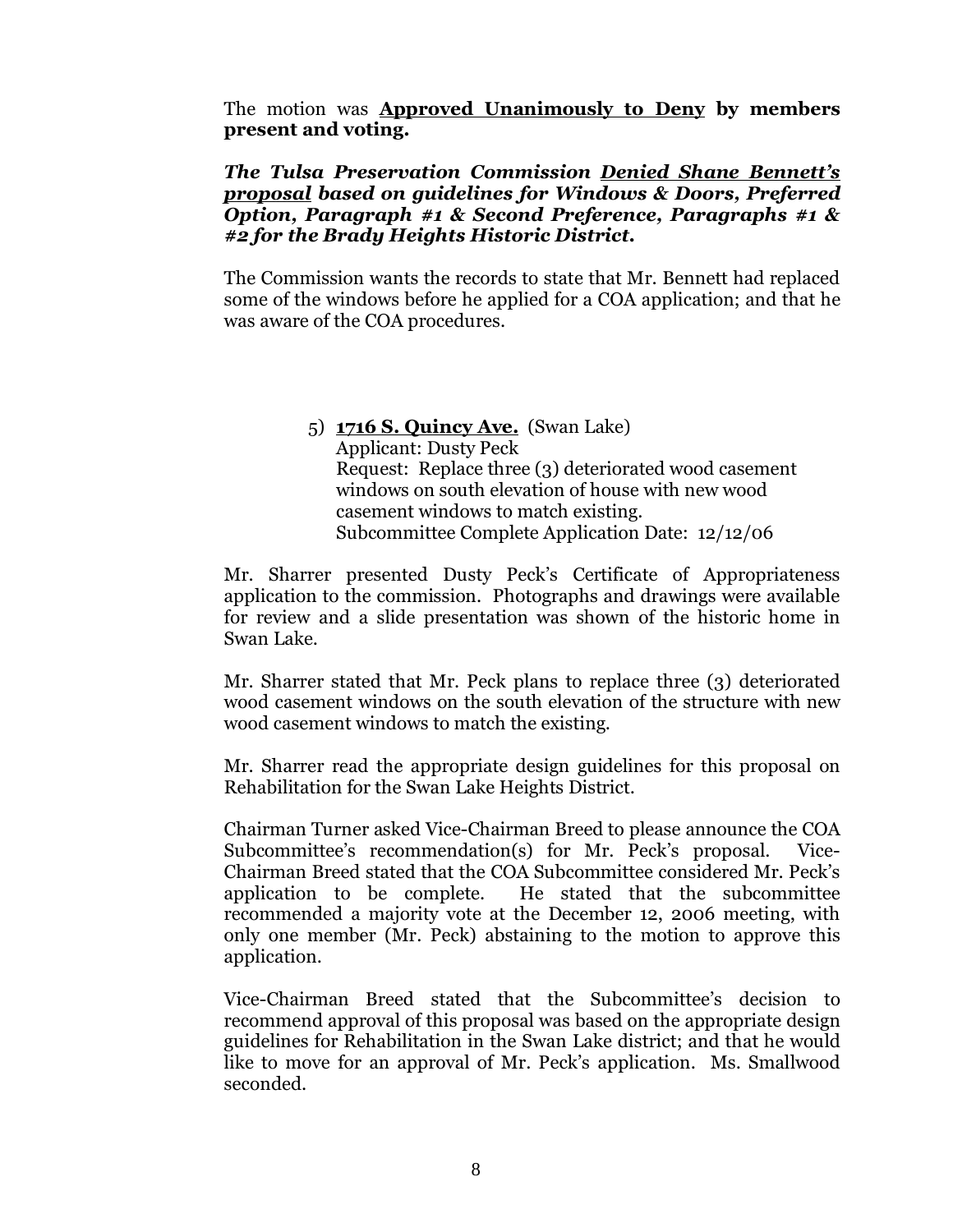Chairman Turner asked Mrs. Warrior to please call roll.

# **Roll Call Vote to Approve Mr. Peck's application:**

Chairman Turner – Aye; Vice-Chairman Breed – Aye; Secretary O'Neal – Aye; Herb Fritz – Aye; Charles Gilmore – Aye; Mary Lee Townsend – Aye; Rex Ball – Aye; Bill Andoe – Aye; Barbara Smallwood – Aye; & Bob Winchester – Aye. The motion was **Approved Unanimously by members present and voting.**

# *The Tulsa Preservation Commission Approved Dusty Peck's proposal based on guidelines for Rehabilitation for the Swan Lake Historic District.*

- 6) **1851 E. 16th Place** (Yorktown) Applicant: Mike Skidmore Request:
	- I. Remove existing metal storm windows, metal storm door and window air condition unit;

Mr. Sharrer presented Part I of V Parts of Mike Skidmore's Certificate of Appropriateness application to the commission. Photographs and drawings were available for review and a slide presentation was shown of the c. 1922 Bungalow Craftsman home in Yorktown.

Mr. Sharrer stated that Mr. Skidmore plans to remove the existing metal storm windows, metal storm door and window air condition unit from the structure.

Mr. Sharrer read the appropriate design guidelines for this proposal on Rehabilitation for the Yorktown District.

Chairman Turner asked Vice-Chairman Breed to please announce the COA Subcommittee's recommendation(s) for Part I of Mr. Skidmore's proposal. Vice-Chairman Breed stated that the COA Subcommittee considered Part I of Mr. Skidmore's application to be complete. He stated that the subcommittee recommended a unanimous vote at the December 12, 2006 meeting to approve Part I of this application.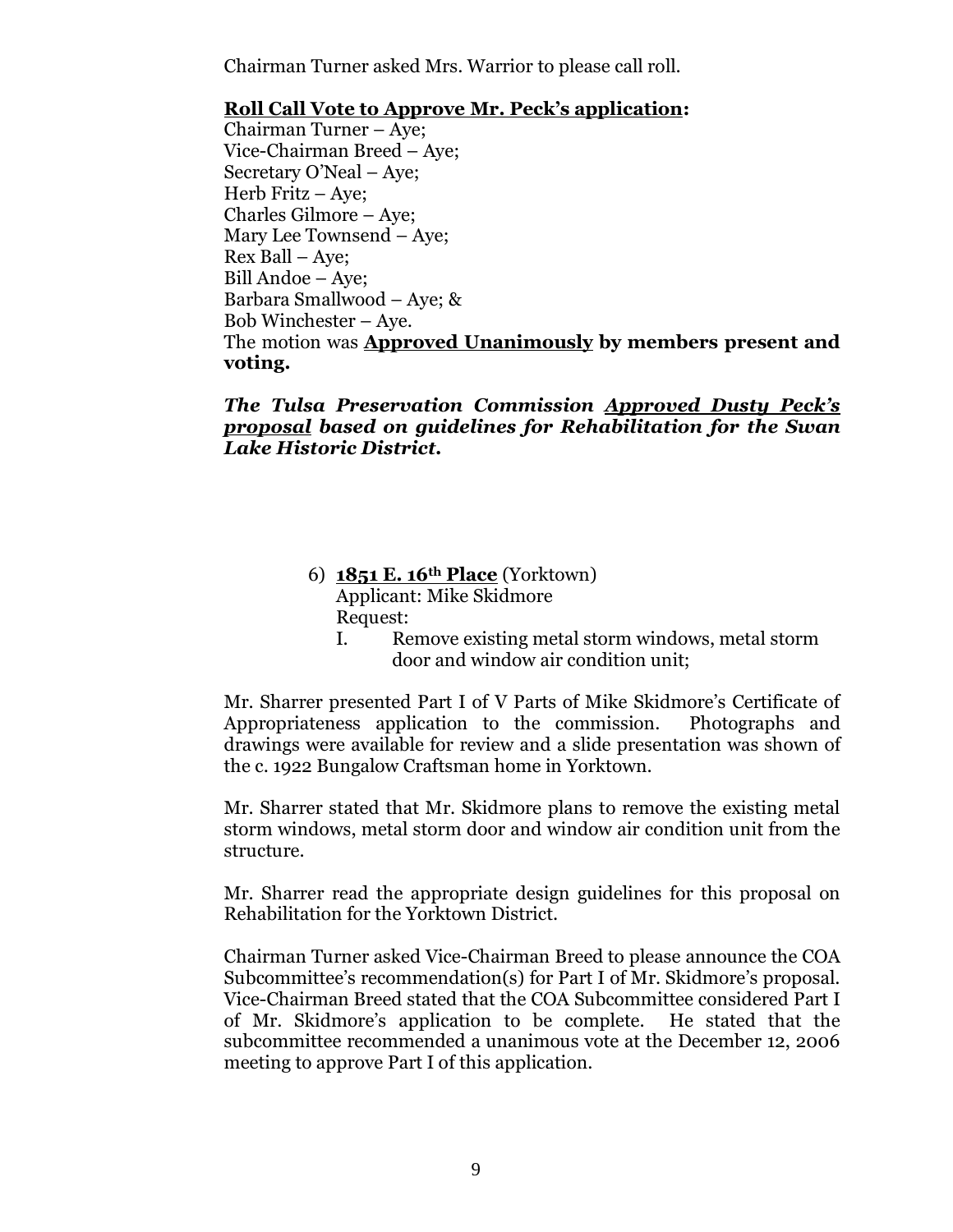Vice-Chairman Breed stated that the Subcommittee's decision to recommend approval of Part I of this proposal was based on the appropriate design guidelines for Rehabilitation in the Yorktown district; and that he would like to move for an approval of Part I of Mr. Skidmore's application. Ms. Smallwood seconded.

Chairman Turner asked Mrs. Warrior to please call roll.

# **Roll Call Vote to Approve Part I of Mr. Skidmore's application:**

Chairman Turner – Aye; Vice-Chairman Breed – Aye; Secretary O'Neal – Aye; Herb Fritz – Aye; Charles Gilmore – Aye; Mary Lee Townsend – Aye; Rex Ball – Aye; Bill Andoe – Aye; Barbara Smallwood – Aye; & Bob Winchester – Aye. The motion was **Approved Unanimously by members present and voting.**

# *The Tulsa Preservation Commission Approved Part I of Mike Skidmore's proposal based on guidelines for Rehabilitation for the Yorktown Historic District.*

- 6) **1851 E. 16th Place** (Yorktown) Applicant: Mike Skidmore Request:
	- II. Replace existing, original, double-hung, one-over-one wood windows with vinyl, double-hung, one-over-one windows; and replace existing 15-light wood front door with new 15-light stained wood front door;

Mr. Sharrer presented Part II of V Parts of Mike Skidmore's Certificate of Appropriateness application to the commission. Photographs and drawings were available for review and a slide presentation was shown of the historic home in Yorktown.

Mr. Sharrer stated that Mr. Skidmore plans to replace the existing, original, double-hung, one-over-one wood windows with vinyl, doublehung, one-over-one windows; and replace the existing 15-light wood front door with a new 15-light stained wood front door.

Mr. Sharrer read the appropriate design guidelines for this proposal on Rehabilitation for the Yorktown District.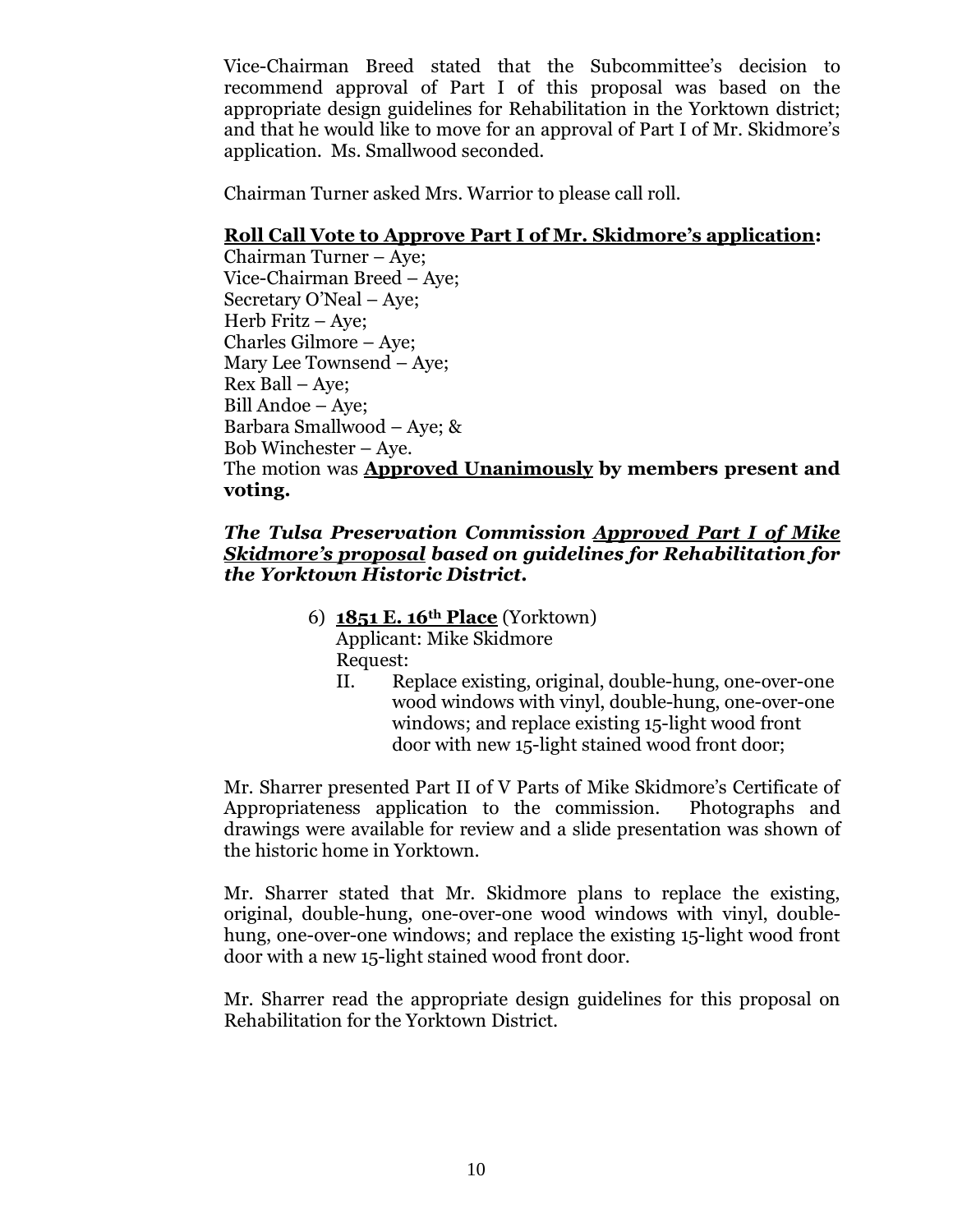Chairman Turner asked Vice-Chairman Breed to please announce the COA Subcommittee's recommendation(s) for Part II of Mr. Skidmore's proposal. Vice-Chairman Breed stated that the COA Subcommittee considered Part II of Mr. Skidmore's application to be complete. He stated that the subcommittee recommended a unanimous vote at the December 12, 2006 meeting to deny Part II of this application.

Vice-Chairman Breed stated that the Subcommittee's decision to recommend denial of Part II of this proposal was based on the appropriate design guidelines for Rehabilitation in the Yorktown district; and that he would like to move for an approval to deny Part II of Mr. Skidmore's application. Secretary O'Neal seconded.

Chairman Turner asked Mrs. Warrior to please call roll.

#### **Roll Call Vote to Deny Part II of Mr. Skidmore's application:**

Chairman Turner – Aye; Vice-Chairman Breed – Aye; Secretary O'Neal – Aye; Herb Fritz – Aye; Charles Gilmore – Abstain; Mary Lee Townsend – Aye; Rex Ball – Aye; Bill Andoe – Aye; Barbara Smallwood – Aye; & Bob Winchester – Aye. The motion was **Approved by Majority to Deny by members present and voting.**

*The Tulsa Preservation Commission Denied Part II of Mike Skidmore's proposal based on guidelines for Rehabilitation for the Yorktown Historic District.*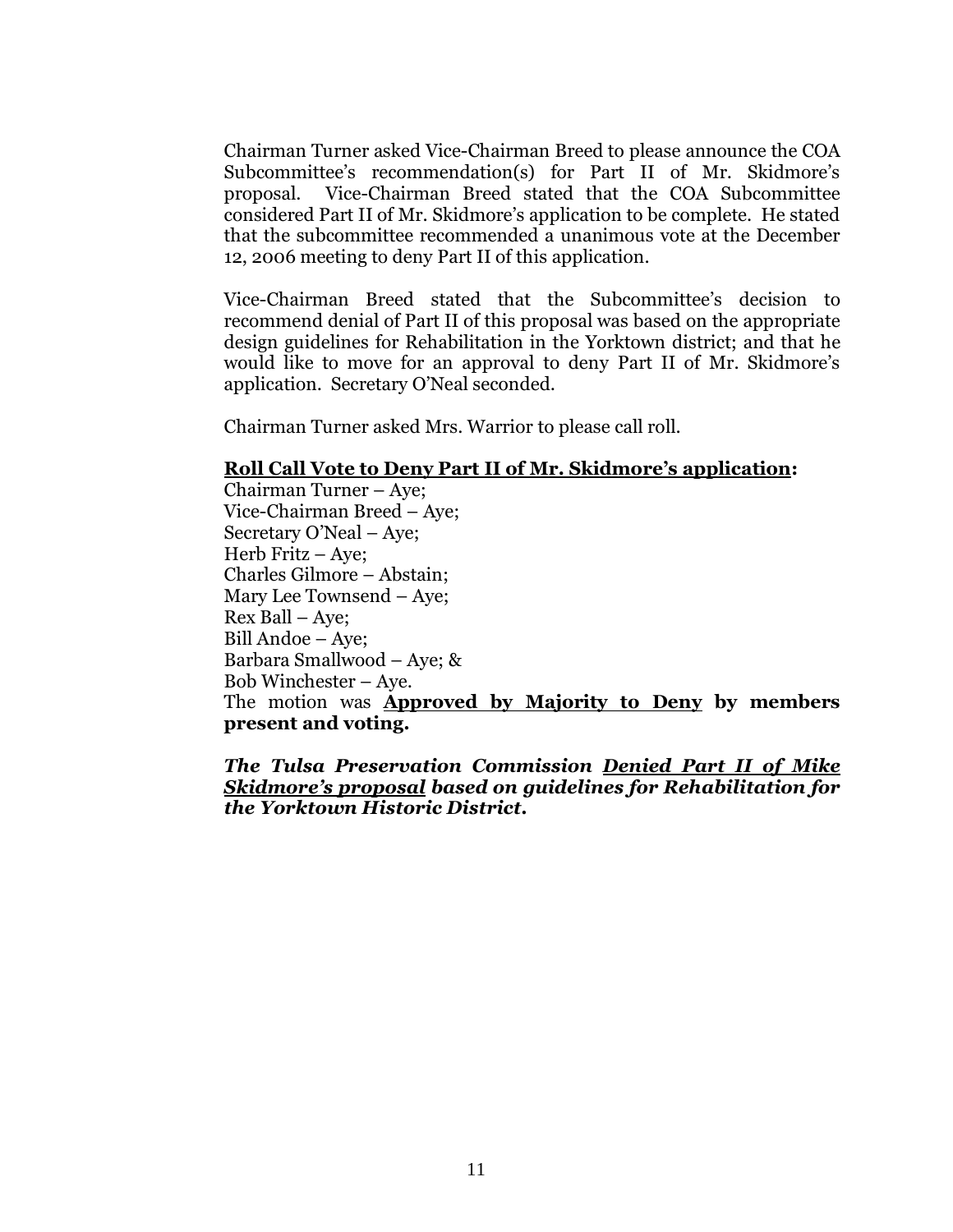- 6) **1851 E. 16th Place** (Yorktown) Applicant: Mike Skidmore Request:
	- III. Remove non-original wood louvers added to west end of front porch to match the east elevation;

Mr. Sharrer presented Part III of V Parts of Mike Skidmore's Certificate of Appropriateness application to the commission. Photographs and drawings were available for review and a slide presentation was shown of the historic home in Yorktown.

Mr. Sharrer stated that Mr. Skidmore plans to remove the non-original wood louvers that are added to the west end of the front porch to match the east elevation of the structure.

Mr. Sharrer read the appropriate design guidelines for this proposal on Rehabilitation for the Yorktown District.

Chairman Turner asked Vice-Chairman Breed to please announce the COA Subcommittee's recommendation(s) for Part III of Mr. Skidmore's proposal. Vice-Chairman Breed stated that the COA Subcommittee considered Part III of Mr. Skidmore's application to be complete. He stated that the subcommittee recommended a unanimous vote at the December 12, 2006 meeting to approve Part III of this application.

Vice-Chairman Breed stated that the Subcommittee's decision to recommend approval of Part III of this proposal was based on the appropriate design guidelines for Rehabilitation in the Yorktown district; and that he would like to move for an approval of Part III of Mr. Skidmore's application. Ms. Smallwood seconded.

Chairman Turner asked Mrs. Warrior to please call roll.

#### **Roll Call Vote to Approve Part III of Mr. Skidmore's application:**

Chairman Turner – Aye; Vice-Chairman Breed – Aye; Secretary O'Neal – Aye; Herb Fritz – Aye; Charles Gilmore – Aye; Mary Lee Townsend – Aye; Rex Ball – Was not present during this vote; Bill Andoe – Aye; Barbara Smallwood – Aye; & Bob Winchester – Aye. The motion was **Approved Unanimously by members present and voting.**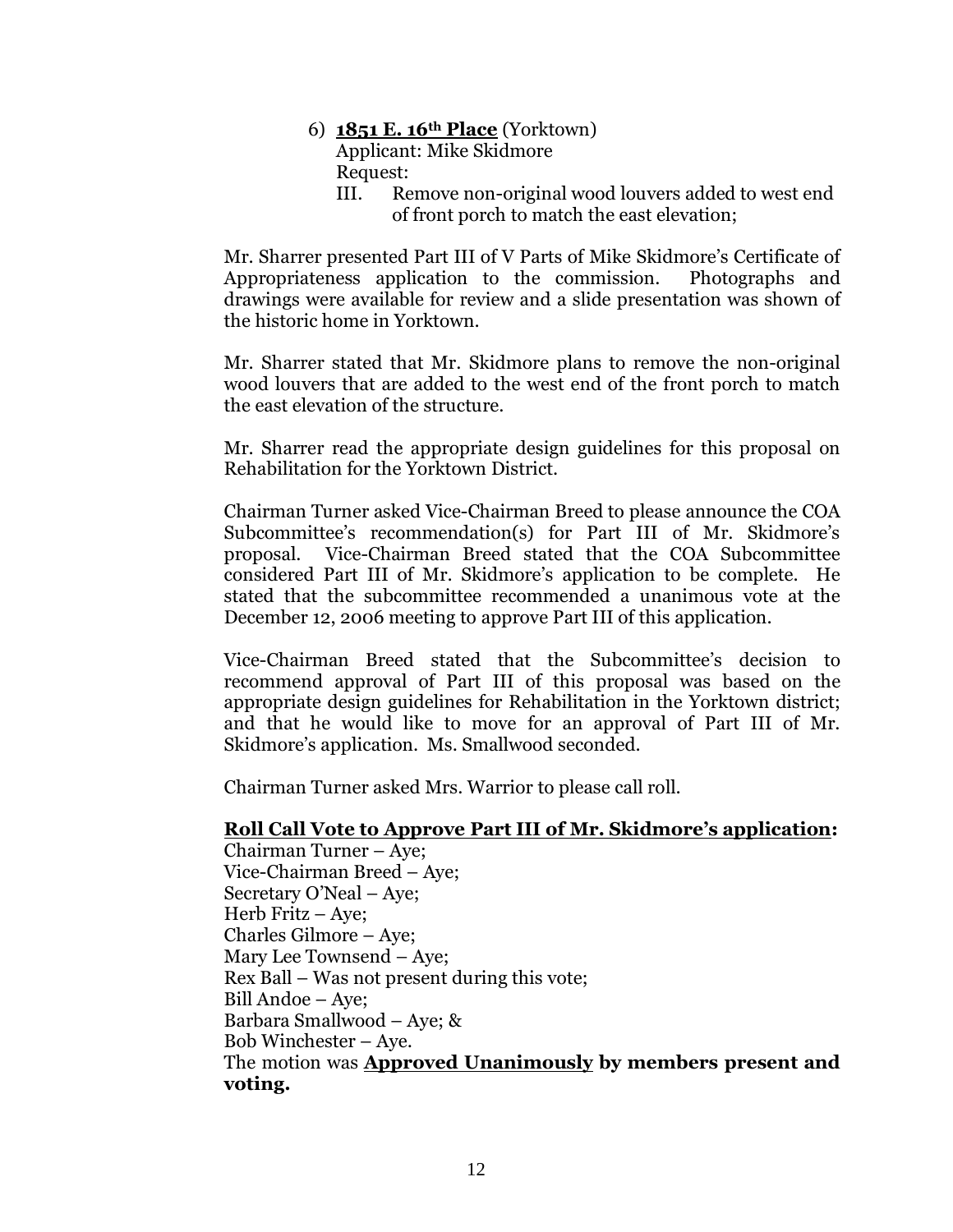6) **1851 E. 16th Place** (Yorktown) Applicant: Mike Skidmore Request: IV. Install two (2) porch ceiling light fixtures;

Mr. Sharrer presented Part IV of V Parts of Mike Skidmore's Certificate of Appropriateness application to the commission. Photographs and drawings were available for review and a slide presentation was shown of the historic home in Yorktown.

Mr. Sharrer stated that Mr. Skidmore plans to install two (2) front porch ceiling light fixtures on the structure.

Mr. Sharrer read the appropriate design guidelines for this proposal on Rehabilitation for the Yorktown District.

Chairman Turner asked Vice-Chairman Breed to please announce the COA Subcommittee's recommendation(s) for Part IV of Mr. Skidmore's proposal. Vice-Chairman Breed stated that the COA Subcommittee considered Part IV of Mr. Skidmore's application to be complete. He stated that the subcommittee recommended a unanimous vote at the December 12, 2006 meeting to deny Part IV of this application.

Vice-Chairman Breed stated that the Subcommittee's decision to recommend denial of Part IV of this proposal was based on the appropriate design guidelines for Rehabilitation in the Yorktown district; and that he would like to move for an approval to deny Part IV of Mr. Skidmore's application. Secretary O'Neal seconded.

Chairman Turner asked Mrs. Warrior to please call roll.

# **Roll Call Vote to Deny Part IV of Mr. Skidmore's application:**

Chairman Turner – Aye; Vice-Chairman Breed – Aye; Secretary O'Neal – Aye; Herb Fritz – Aye; Charles Gilmore – Aye; Mary Lee Townsend – Aye; Rex Ball – Aye; Bill Andoe – Aye; Barbara Smallwood – Aye; &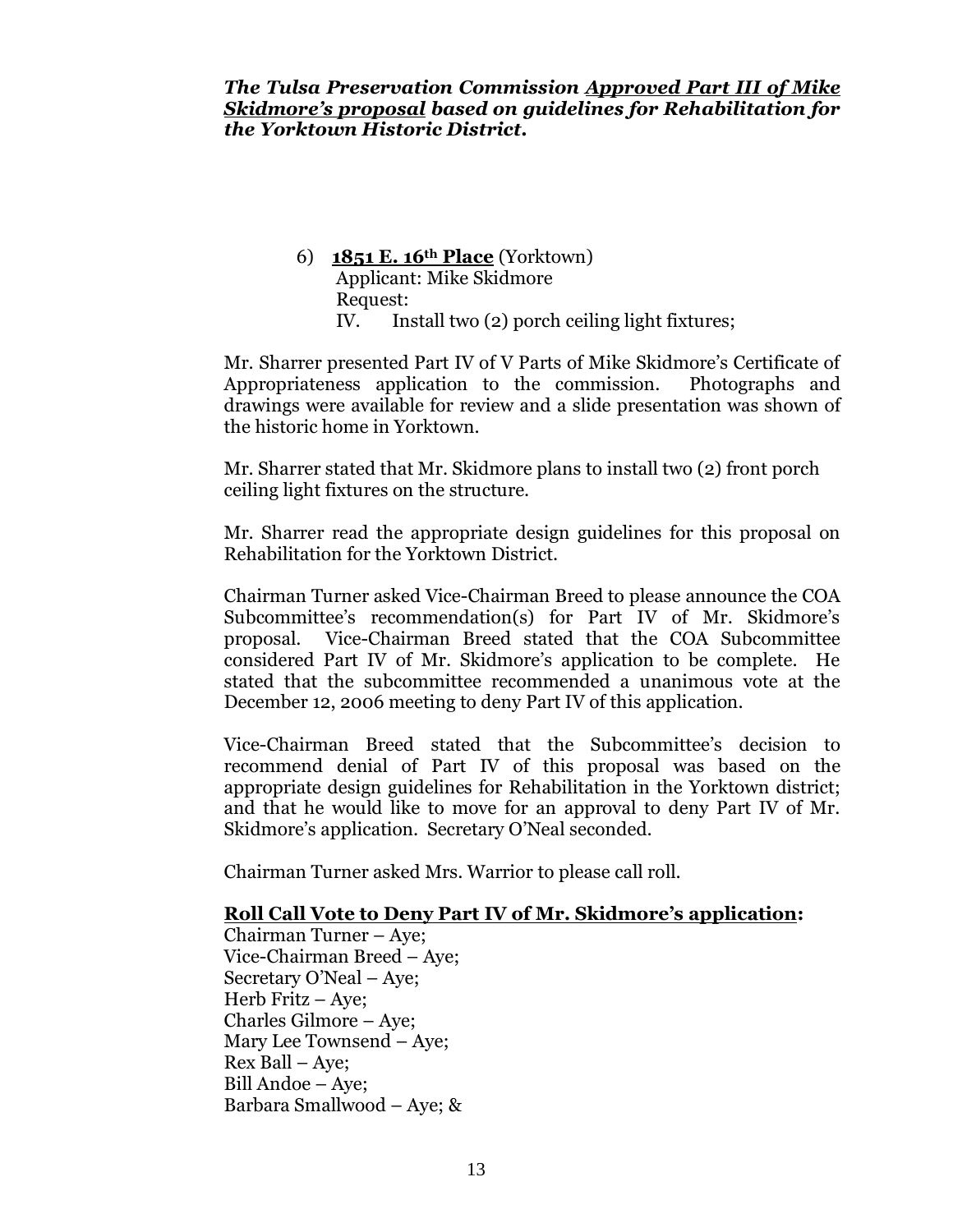Bob Winchester – Aye.

The motion was **Approved Unanimously to Deny by members present and voting.**

*The Tulsa Preservation Commission Denied Part IV of Mike Skidmore's proposal based on guidelines for Rehabilitation for the Yorktown Historic District.*

6) **1851 E. 16th Place** (Yorktown)

Applicant: Mike Skidmore Request:

V. Remove stone retaining wall along sidewalk and replace with grass slope.

Mr. Sharrer presented Part V of V Parts of Mike Skidmore's Certificate of Appropriateness application to the commission. Photographs and drawings were available for review and a slide presentation was shown of the historic home in Yorktown.

Mr. Sharrer stated that Mr. Skidmore plans to remove the stone retaining wall along the sidewalk and replace it with grass slope.

Mr. Sharrer read the appropriate design guidelines for this proposal on Rehabilitation for the Yorktown District.

Chairman Turner asked Vice-Chairman Breed to please announce the COA Subcommittee's recommendation(s) for Part V of Mr. Skidmore's proposal. Vice-Chairman Breed stated that the COA Subcommittee considered Part V of Mr. Skidmore's application to be complete. He stated that the subcommittee recommended a unanimous vote at the December 12, 2006 meeting to approve Part V of this application.

Vice-Chairman Breed stated that the Subcommittee's decision to recommend approval of Part V of this proposal was based on the appropriate design guidelines for Rehabilitation in the Yorktown district; and that he would like to move for an approval of Part V of Mr. Skidmore's application. Mr. Ball seconded.

Chairman Turner asked Mrs. Warrior to please call roll.

# **Roll Call Vote to Approve Part V of Mr. Skidmore's application:**

Chairman Turner – Aye; Vice-Chairman Breed –Nay; Secretary O'Neal – Aye; Herb Fritz – Aye; Charles Gilmore – Aye; Mary Lee Townsend – Aye;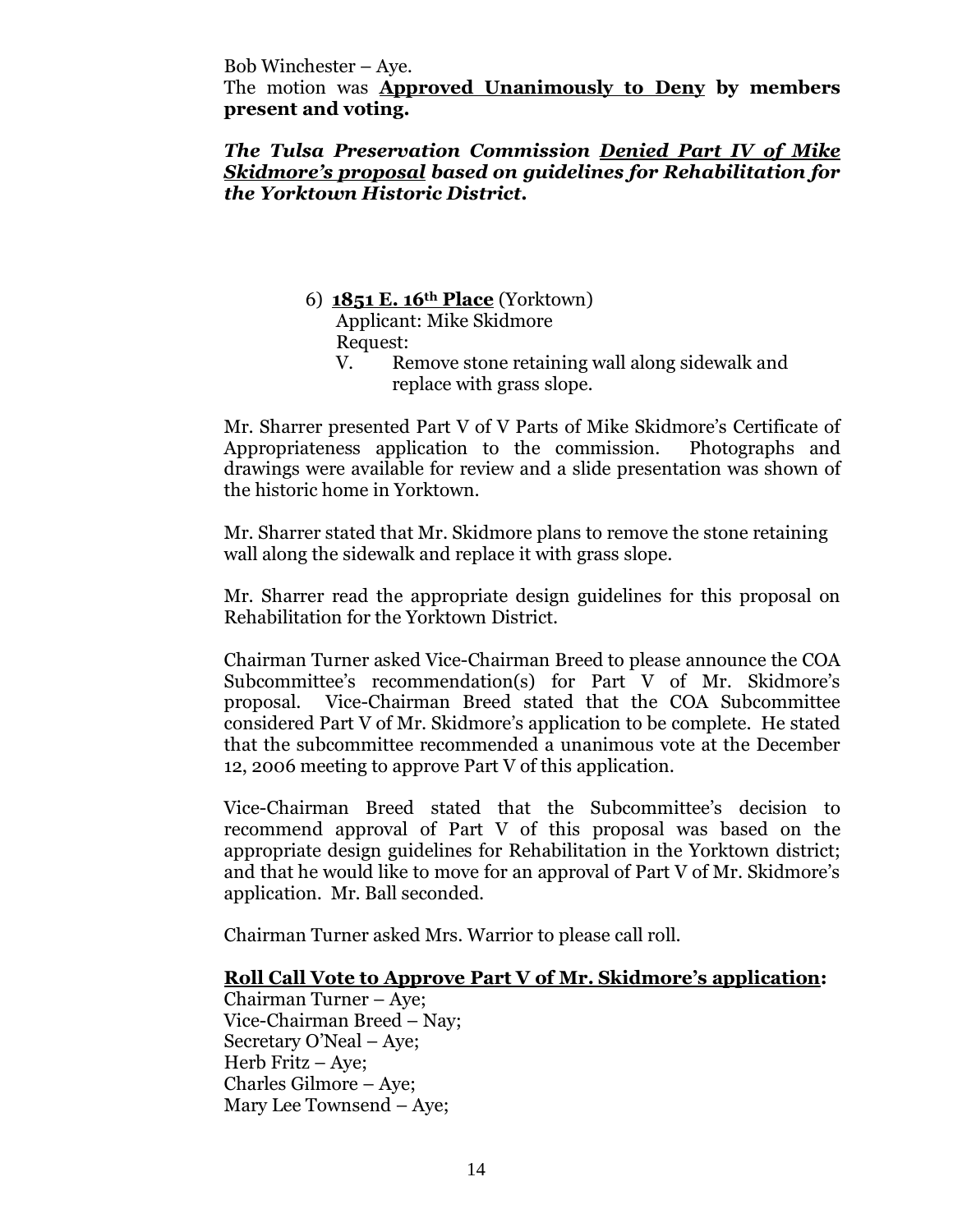Rex Ball – Was not present during this vote; Bill Andoe – Aye; Barbara Smallwood – Aye; & Bob Winchester – Aye. The motion was **Approved by Majority by members present and voting.**

*The Tulsa Preservation Commission Approved Part V of Mike Skidmore's proposal based on guidelines for Rehabilitation for the Yorktown Historic District.*

# **B. Nominate New Officers for 2007**

- Chairperson
- Vice Chairperson; &
- ♦ Secretary

Chairman Turner announced that Vice-Chairman Breed will be retiring from the Tulsa Preservation Commission; and that the Commission will have to nominate and elect someone else to replace him in 2007.

Mr. Ball made a motion that the Commission reappoint Chairman Turner for 2007. It was noted that the Rules and Regulations Governing Procedure of the Tulsa Preservation Commission under Article III, Membership, Section 1., Term of Office states that:

"Officers of the Preservation Commission shall consist of the Chair, Vice-Chair, and Secretary. The Preservation Commission shall annually elect from its appointed members a Vice-Chair and Secretary. *The Vice-Chair shall succeed the Chair during the forthcoming year.* Officers shall not succeed themselves in the same office. Officers shall serve until a successor has been elected and qualified."*(Sec. 1052.G)*

Chairman Turner stated that since Vice-Chairman Breed will be retiring from this position that the Commission will have to suspend Article III, Membership, Section 1., Term of Office for Year 2007.

Mr. Ball made a motion to suspend Article III, Membership, Section 1., Term of Office for Year 2007.

Chairman Turner asked Mrs. Warrior to please call roll.

# **Roll Call Vote to Suspend Article III, Membership, Section 1., Term of Office for Year 2007:**

Chairman Turner – Aye; Vice-Chairman Breed –Aye; Secretary O'Neal – Aye; Herb Fritz – Aye;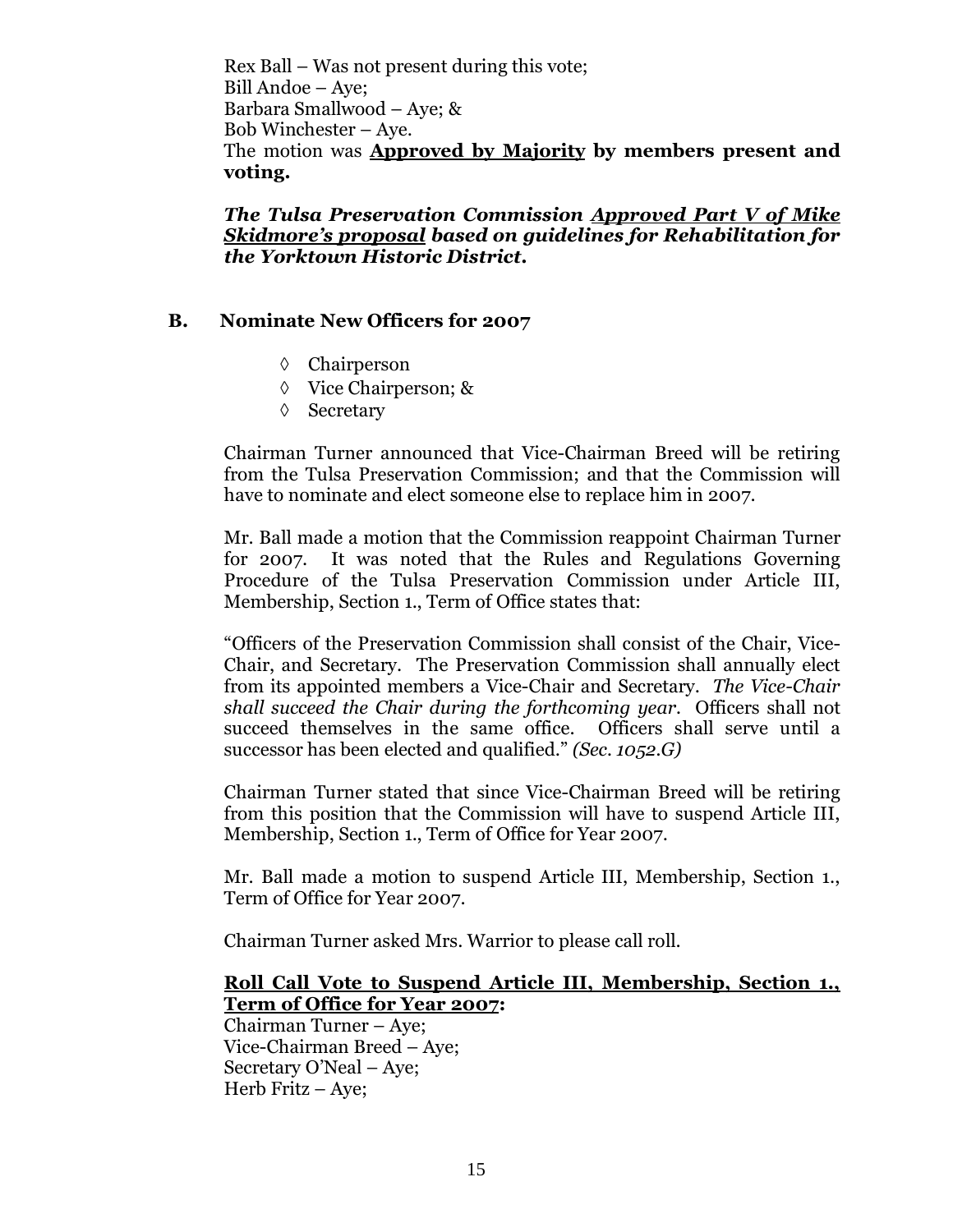Charles Gilmore – Aye; Mary Lee Townsend – Aye; Rex Ball –Aye; Bill Andoe – Aye; Barbara Smallwood – Aye; & Bob Winchester – Aye. The motion was **Approved Unanimously by members present and voting.**

Mr. Ball made a motion to nominate Jim Turner for Chairman of the TPC in 2007; Breniss O'Neal for Vice-Chairperson; and Barbara Smallwood for Secretary. Ms. Smallwood seconded.

#### **Roll Call Vote to Nominate Officers for Year 2007:**

Chairman Turner – Abstain; Vice-Chairman Breed –Aye; Secretary O'Neal – Aye; Herb Fritz – Aye; Charles Gilmore – Aye; Mary Lee Townsend – Aye; Rex Ball – Aye; Bill Andoe – Aye; Barbara Smallwood – Aye; & Bob Winchester – Aye. The motion was **Approved Unanimously by members present and voting.**

- **C. Rules & Regulations** None.
- **D. Program Planning & Neighborhood Conservation** None.

#### **4. Chair Report**

A. Discussion of Bell's Amusement Park as a local landmark

Chairman Turner stated that he wanted to get the Commission's opinion about Bells Amusement Park that was opened here in Tulsa in 1951. He stated that after reading the guidelines for CLG off of the State Historic Preservation Office's website gives the Tulsa Preservation Commission the authority to recognize local landmarks. He stated that he wasn't sure if the park is going to be moved; or if we're going to have a new park built if Bells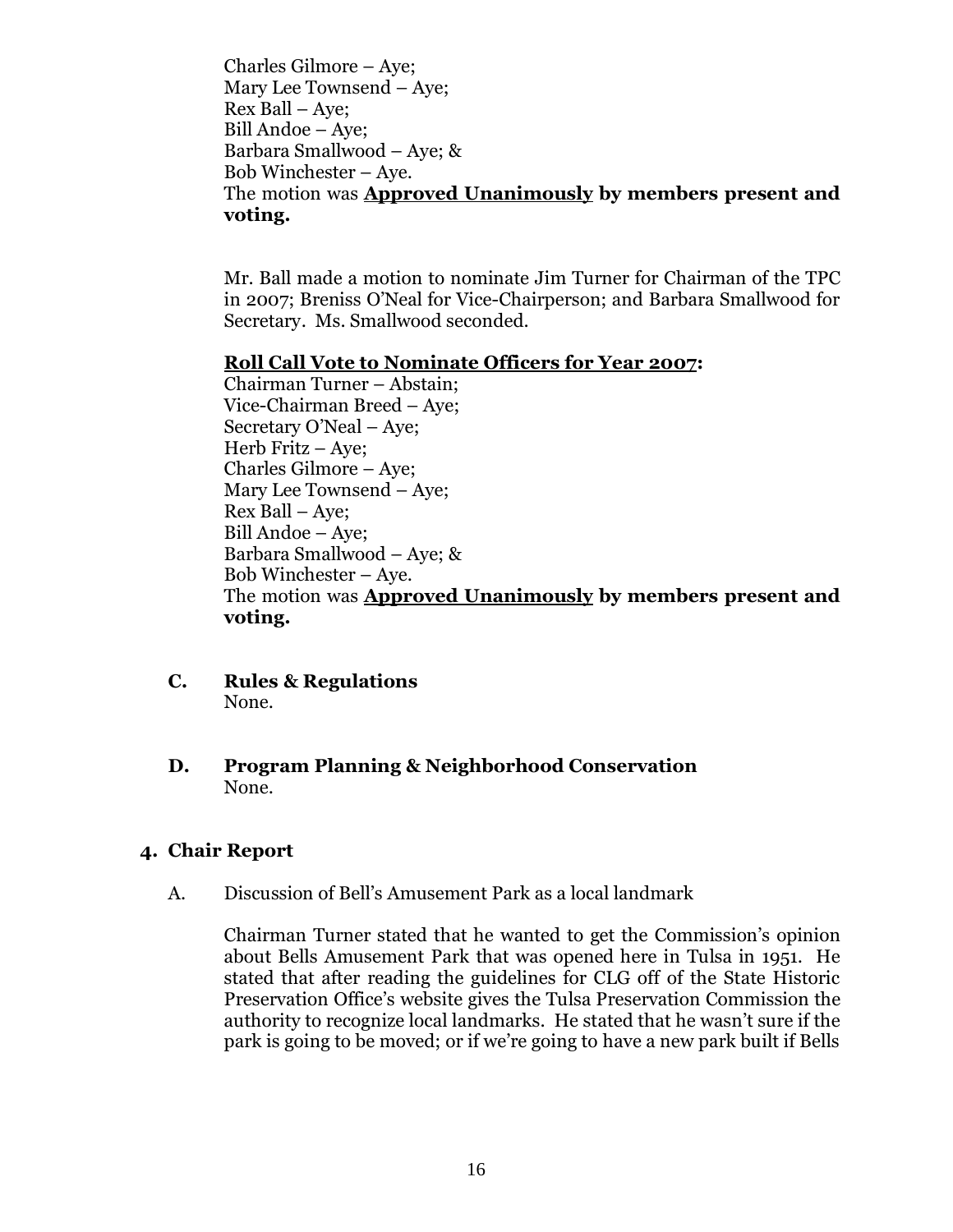Amusement Park is moved from this property. He stated that he did some research on the internet and discovered that amusement parks, individual rides and roller coasters have been placed on the National Register as local landmarks.

After further discussion took place about the park, Chairman Turner stated that one approach from the Commission would be that he will make some phone calls to the owners of the park. He stated that he will ask them if they're interested in having the Tulsa Preservation Commission take any action toward assisting them in anyway for Bell's Amusement Park to become a local landmark.

# **6. Staff Report**

A. Downtown survey funding efforts

Ms. DeCort distributed an information packet of the FY 2007 Preserve America that consists of guidelines and application instructions. She stated that Preserve America grants offer a new type of funding from the Federal Government to support communities that have demonstrated a commitment to recognizing and protecting local cultural resources.

B. Preserve America application

Ms. DeCort would like to submit an application to request funds for funding the downtown survey. She stated that the grants from Preserve America range from \$20,000.00 to \$100,000.00. Ms. DeCort asked the Commission to please think about how we can most benefit from this program of Preserve America.

C. CAMP – January

Ms. DeCort stated that the Camp Commission Assistance and Mentoring Program from the National Alliance of Preservation Commissions is having a One-Day Camp on Saturday, January 27, 2007 in Norman, Oklahoma from 9:00 a.m., to 4:00 p.m. She stated that they have a Bed & Breakfast there; and special rates of \$45.00 per person. She added that funds from the CLG grant will pay for the TPC members camp cost; but you will have to provide for your own lunch and gas to get there.

Ms. DeCort asked the Commission to please let her know if anyone was interested in attending.

D. Annual retreat and self-evaluation – schedule Ms. DeCort stated that the Annual Retreat will be rescheduled at the January, 2007 Meeting.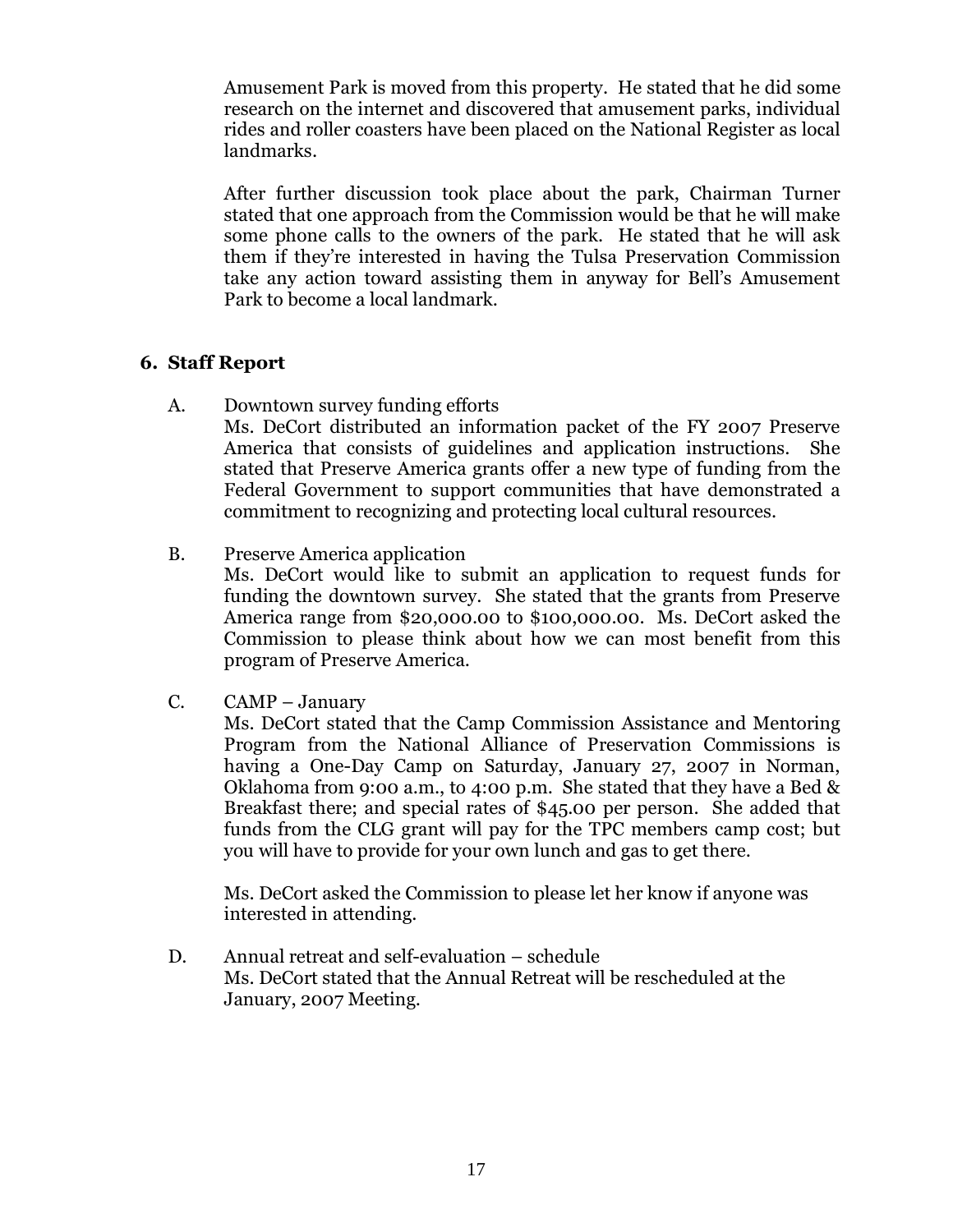- E. Orientation for new members schedule Ms. DeCort announced that the Orientation for new members is scheduled for Thursday, January 11, 2007 at 10:00 a.m., here at the Hartford Building in Board Room II.
- F. Preservation Plan Ms. DeCort stated that the Preservation Plan will be updated and they plan to have it placed on the website. She stated that the resource document will still be available; and that they are not planning on doing away with this document because it has a lot of important information in it.
- G. Update on discussion with permitting Ms. DeCort stated that she's working with the Permit Division. She's getting a data base created to be able to tie in their information with our information so that we'll be able to have the same current information.
- 7. Presentation on McBirney Mansion

Chairman Turner stated that Mr. James and Mr. Warde are here to give a presentation on expanding the McBirney Mansion. Chairman Turner stated that this is a courtesy review and that the Commission will not take any action today on this project. He added that the TPC's legal advisor is looking into the easement of the mansion, which is pending at this time.

Bart James and Attorney, George Warde gave a presentation on expanding the McBirney Mansion. He believes that the expansion will enhance the neighborhood. Beautiful portraits of the future expansion project of the McBirney Mansion were shown. Mr. Warde stated that they have shown the new project to several organizations to see how they feel about the expansion; and that they would like to get input from the Tulsa Preservation Commission also.

Mr. Warde stated that the Bed & Breakfast at the mansion isn't doing to well, business wise; and that there's some deterioration that has occurred on the mansion. Mr. Warde stated that the expansion will be built on 2.8 acres of land that will be attached to the existing mansion located off of the Arkansas River. He stated that most members are in favor of this project believing that the expansion will be adding an opportunity to the neighborhood to preserve.

Mr. Warde stated that they're planning to make the McBirney Mansion into a five-star hotel with eighty-five rooms that . He stated that the mansion now is 12,000 s.f., with only nine (9) rooms. Mr. Warde stated that the smallest rooms after the expansion will be 800 s.f., and the largest rooms will be 1,600 s.f. He further stated that after planning the expansion of the McBirney Mansion that the mansion will be close to 100,000 s.f. including the underground parking that will consist of 200 parking spaces.